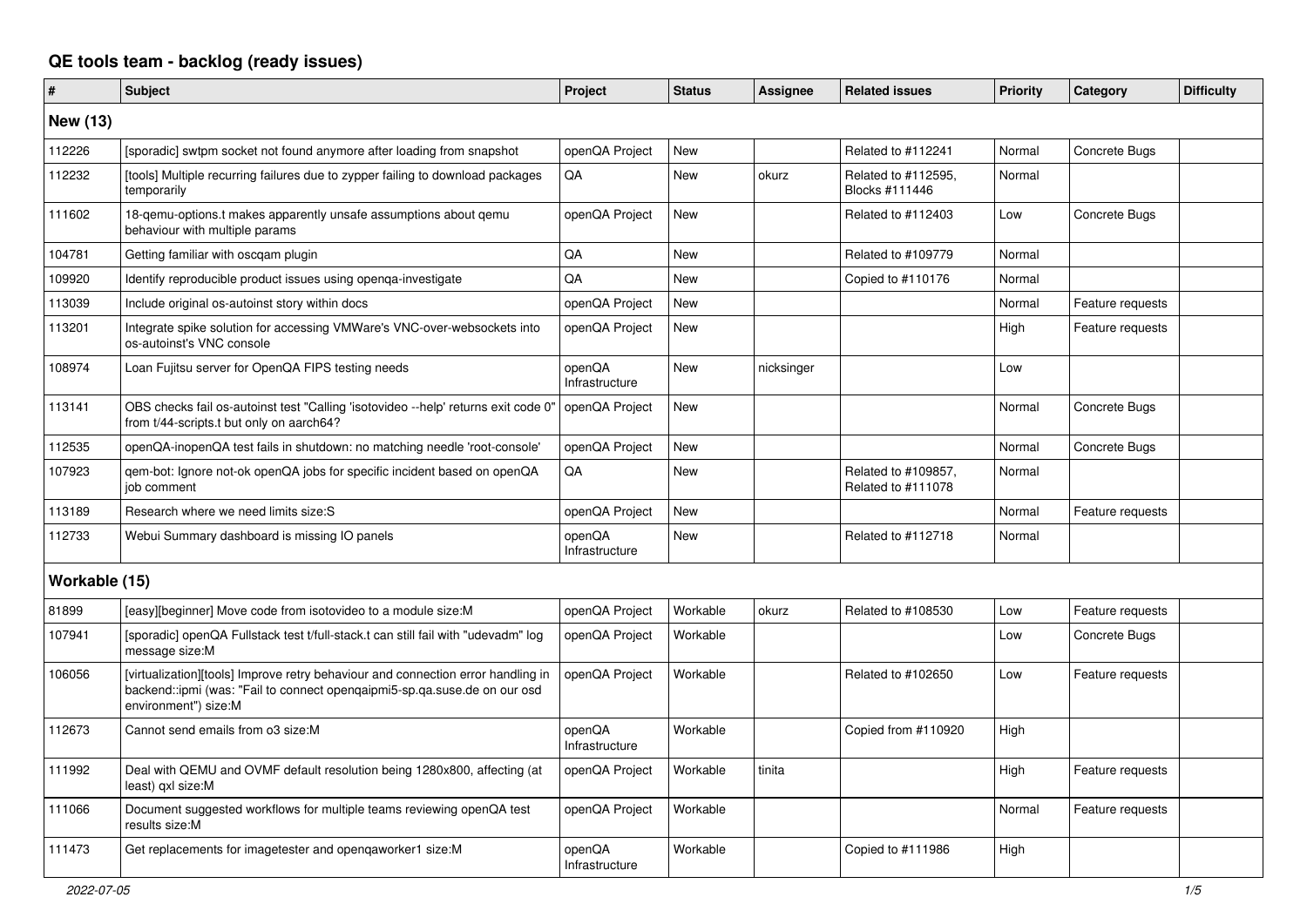| $\vert$ #       | <b>Subject</b>                                                                                                                                                                                    | Project                  | <b>Status</b>  | Assignee   | <b>Related issues</b>                                                                                                                                                              | <b>Priority</b> | Category         | <b>Difficulty</b> |
|-----------------|---------------------------------------------------------------------------------------------------------------------------------------------------------------------------------------------------|--------------------------|----------------|------------|------------------------------------------------------------------------------------------------------------------------------------------------------------------------------------|-----------------|------------------|-------------------|
| 109112          | Improve os-autoinst sshXtermVt.pm connection error handling (was: "Test<br>died: Error connecting to <root@redcurrant-4.ga.suse.de>: No route to host")<br/>size:M</root@redcurrant-4.ga.suse.de> | openQA<br>Infrastructure | Workable       |            | Related to #98832, Has<br>duplicate #109719                                                                                                                                        | Low             |                  |                   |
| 109746          | Improve QA related server room management, consistent naming and tagging<br>size:M                                                                                                                | openQA<br>Infrastructure | Workable       |            | Copied from #102650,<br>Copied to #110521                                                                                                                                          | Low             |                  |                   |
| 111770          | Limit finished tests on /tests, but query configurable and show complete<br>number of jobs size:S                                                                                                 | openQA Project           | Workable       |            |                                                                                                                                                                                    | Low             | Feature requests |                   |
| 111338          | Open source https://gitlab.suse.de/qa-maintenance/mtui size:M                                                                                                                                     | QA                       | Workable       |            | Copied to #111341                                                                                                                                                                  | Low             |                  |                   |
| 113138          | sporadic failure in openQA test "t/ui/23-audit-log.t" size:M                                                                                                                                      | openQA Project           | Workable       |            |                                                                                                                                                                                    | High            | Concrete Bugs    |                   |
| 105594          | Two new machines for OSD and o3, meant for bare-metal virtualization size:M                                                                                                                       | openQA<br>Infrastructure | Workable       | nicksinger | Related to #110227                                                                                                                                                                 | Normal          |                  |                   |
| 100967          | Use more perl signatures - openQA size:M                                                                                                                                                          | openQA Project           | Workable       | okurz      | Copied from #99663.<br>Copied to #105127                                                                                                                                           | Low             | Feature requests |                   |
| 99663           | Use more perl signatures - os-autoinst size:M                                                                                                                                                     | openQA Project           | Workable       | okurz      | Related to #102146,<br>Related to #104986,<br>Related to #104520,<br>Related to #106654,<br>Related to #108323,<br>Related to #110983,<br>Related to #112319.<br>Copied to #100967 | Low             | Feature requests |                   |
| In Progress (3) |                                                                                                                                                                                                   |                          |                |            |                                                                                                                                                                                    |                 |                  |                   |
| 113087          | [qa-tools][qem-bot] malformed data in smelt incident causes smelt sync fail                                                                                                                       | QA                       | In Progress    | okurz      |                                                                                                                                                                                    | High            |                  |                   |
| 111341          | Open source https://gitlab.suse.de/qa-maintenance/qam-oscplugin/size:M                                                                                                                            | QA                       | In Progress    | osukup     | Copied from #111338                                                                                                                                                                | Normal          |                  |                   |
| 95783           | Provide support for multi-machine scenarios handled by openqa-investigate<br>size:M                                                                                                               | openQA Project           | In Progress    | mkittler   | Related to #103425,<br>Related to #71809,<br>Related to #69976,<br>Related to #107014,<br>Related to #110518,<br>Related to #110530,<br>Related to #110176,<br>Copied from #81859  | Normal          | Feature requests |                   |
| Blocked (36)    |                                                                                                                                                                                                   |                          |                |            |                                                                                                                                                                                    |                 |                  |                   |
| 99831           | [epic] Better handle minion tasks failing with "Job terminated unexpectedly"                                                                                                                      | openQA Project           | <b>Blocked</b> | mkittler   |                                                                                                                                                                                    | Normal          | Feature requests |                   |
| 103971          | [epic] Easy *re*-triggering and cloning of multi-machine tests                                                                                                                                    | openQA Project           | <b>Blocked</b> | mkittler   | Related to #66071                                                                                                                                                                  | Normal          | Feature requests |                   |
| 109846          | [epic] Ensure all our database tables accomodate enough data, e.g. bigint for<br>id's                                                                                                             | openQA Project           | <b>Blocked</b> | okurz      | Copied from #109836                                                                                                                                                                | Normal          | Feature requests |                   |
| 96263           | [epic] Exclude certain Minion tasks from "Too many Minion job failures alert"<br>alert                                                                                                            | openQA Project           | Blocked        | okurz      | Related to #96197,<br>Related to #98499.<br>Related to #70768                                                                                                                      | Normal          | Feature requests |                   |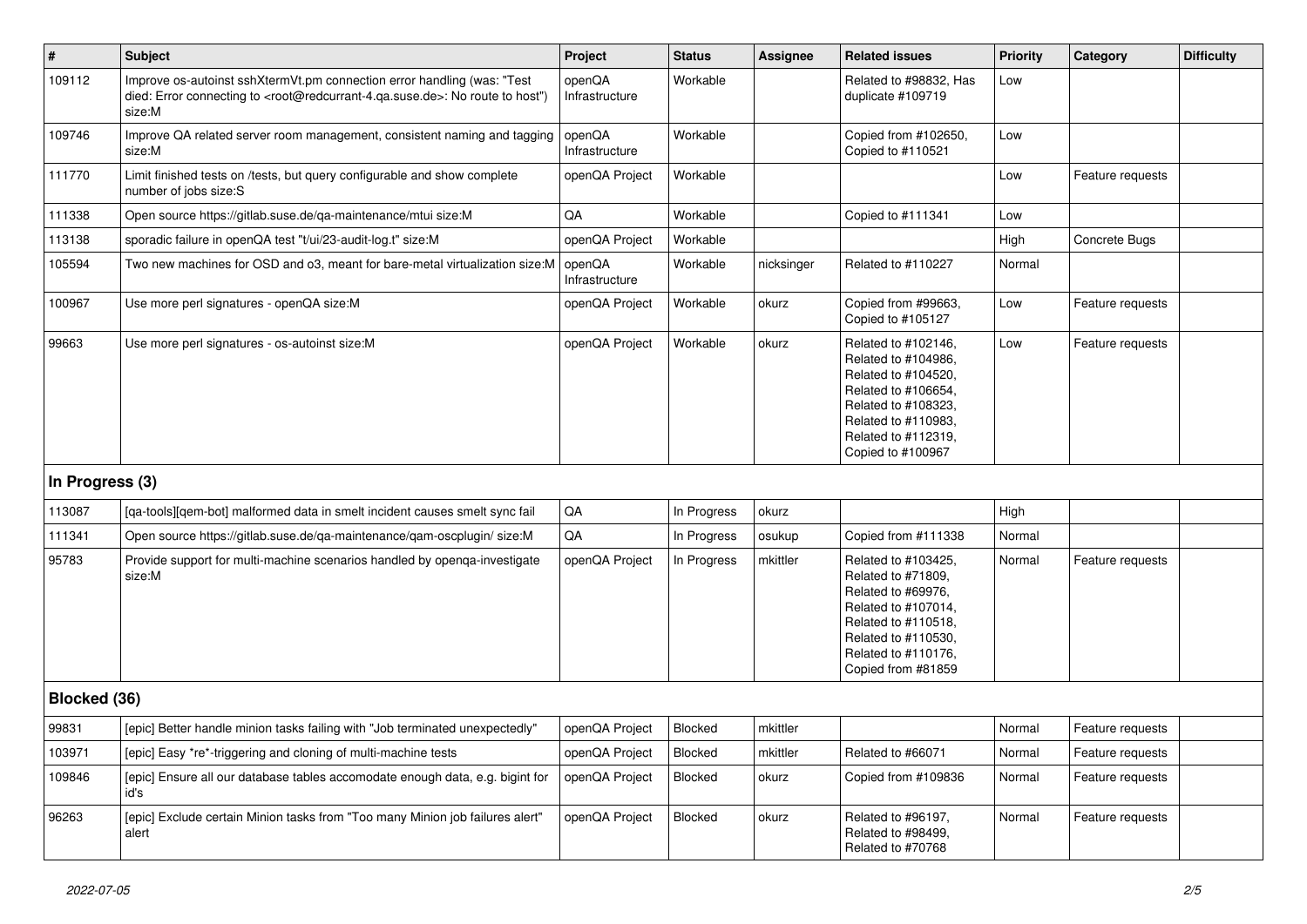| $\vert$ # | <b>Subject</b>                                                                                                                                                                                                            | Project        | <b>Status</b>  | <b>Assignee</b> | <b>Related issues</b>                                                                                                                                    | <b>Priority</b> | <b>Category</b>  | <b>Difficulty</b> |
|-----------|---------------------------------------------------------------------------------------------------------------------------------------------------------------------------------------------------------------------------|----------------|----------------|-----------------|----------------------------------------------------------------------------------------------------------------------------------------------------------|-----------------|------------------|-------------------|
| 101048    | [epic] Investigate and fix higher instability of openqaworker-arm-4/5 vs.<br>$arm-1/2/3$                                                                                                                                  | openQA Project | Blocked        | mkittler        | Related to #101030                                                                                                                                       | High            | Concrete Bugs    |                   |
| 92854     | [epic] limit overload of openQA webUI by heavy requests                                                                                                                                                                   | openQA Project | Blocked        | okurz           | Copied from #92770                                                                                                                                       | Normal          | Feature requests |                   |
| 91914     | [epic] Make reviewing openQA results per squad easier                                                                                                                                                                     | openQA Project | Blocked        | okurz           | Related to #52655,<br>Related to #93710,<br>Copied from #91467,<br>Copied to #99306                                                                      | Normal          | Feature requests |                   |
| 109659    | [epic] More remote workers                                                                                                                                                                                                | openQA Project | Blocked        | okurz           |                                                                                                                                                          | Low             | Feature requests |                   |
| 81060     | [epic] openQA web UI in kubernetes                                                                                                                                                                                        | openQA Project | Blocked        | okurz           | Related to #76978                                                                                                                                        | Low             | Feature requests |                   |
| 108527    | [epic] os-autoinst plugins (or wheels or leaves or scrolls) for scalable code<br>reuse of helper functions and segmented test distributions                                                                               | openQA Project | Blocked        | okurz           | Copied from #106922                                                                                                                                      | Normal          | Feature requests |                   |
| 110884    | [epic] Properly maintained open source mtui+oscqam                                                                                                                                                                        | QA             | Blocked        | okurz           |                                                                                                                                                          | Normal          |                  |                   |
| 80150     | [epic] Scale out openQA: Easier openQA setup                                                                                                                                                                              | openQA Project | Blocked        | okurz           |                                                                                                                                                          | Normal          | Feature requests |                   |
| 98472     | [epic] Scale out: Disaster recovery deployments of existing openQA<br>infrastructures                                                                                                                                     | openQA Project | Blocked        | okurz           |                                                                                                                                                          | Normal          | Feature requests |                   |
| 109656    | [epic] Stable non-gemu backends                                                                                                                                                                                           | openQA Project | Blocked        | okurz           | Related to #99345                                                                                                                                        | Normal          | Feature requests |                   |
| 109740    | [epic] Stable os-autoinst unit tests with good coverage                                                                                                                                                                   | openQA Project | <b>Blocked</b> | okurz           | Related to #109620                                                                                                                                       | Low             | Feature requests |                   |
| 98952     | [epic] t/full-stack.t sporadically fails "clickElement: element not interactable"<br>and other errors                                                                                                                     | openQA Project | Blocked        | mkittler        | Related to #101734                                                                                                                                       | Low             | Concrete Bugs    |                   |
| 111860    | [epic] Upgrade all our infrastructure, e.g. o3+osd workers+webui and<br>production workloads, to openSUSE Leap 15.4                                                                                                       | openQA Project | Blocked        | okurz           | Copied from #99183                                                                                                                                       | Normal          | Organisational   |                   |
| 94105     | [epic] Use feedback from openga-investigate to automatically inform on github<br>pull requests, open tickets, weed out automatically failed tests                                                                         | QA             | Blocked        | okurz           | Related to #91773,<br>Related to #107014                                                                                                                 | Normal          |                  |                   |
| 99660     | [epic] Use more perl signatures in our perl projects                                                                                                                                                                      | openQA Project | Blocked        | okurz           |                                                                                                                                                          | Low             | Feature requests |                   |
| 99579     | [epic][retro] Follow-up to "Published QCOW images appear to be<br>uncompressed"                                                                                                                                           | openQA Project | Blocked        | okurz           | Related to #96557,<br>Copied from #99246                                                                                                                 | Low             | Organisational   |                   |
| 106922    | [epic][sporadic] openqa_from_git fails in dashboard due to<br>ensure_unlocked_desktop not expecting password entry screen in case of<br>locked desktop auto review:"match=desktop-runner,screenlock timed<br>out.*":retry | openQA Project | Blocked        | okurz           | Related to #103122,<br>Related to #92092,<br>Related to #44441,<br>Related to #46589,<br>Related to #64078,<br>Copied from #106919,<br>Copied to #108527 | Normal          | Feature requests |                   |
| 100688    | [epic][virtualization][3rd party hypervisor] Add svirt backend compatibility for<br>vmware 7.0                                                                                                                            | openQA Project | Blocked        | okurz           |                                                                                                                                                          | High            | Feature requests |                   |
| 103962    | [saga][epic] Easy multi-machine handling: MM-tests as first-class citizens                                                                                                                                                | openQA Project | Blocked        | mkittler        | Copied to #112862                                                                                                                                        | Normal          | Feature requests |                   |
| 111347    | [saga][epic] Properly maintained Maintenance QA tooling                                                                                                                                                                   | QA             | Blocked        | okurz           | Copied from #99303                                                                                                                                       | Normal          |                  |                   |
| 80142     | [saga][epic] Scale out: Redundant/load-balancing deployments of openQA,<br>easy containers, containers on kubernetes                                                                                                      | openQA Project | Blocked        | okurz           | Related to #80466,<br>Related to #92893,<br>Related to #110497                                                                                           | High            | Feature requests |                   |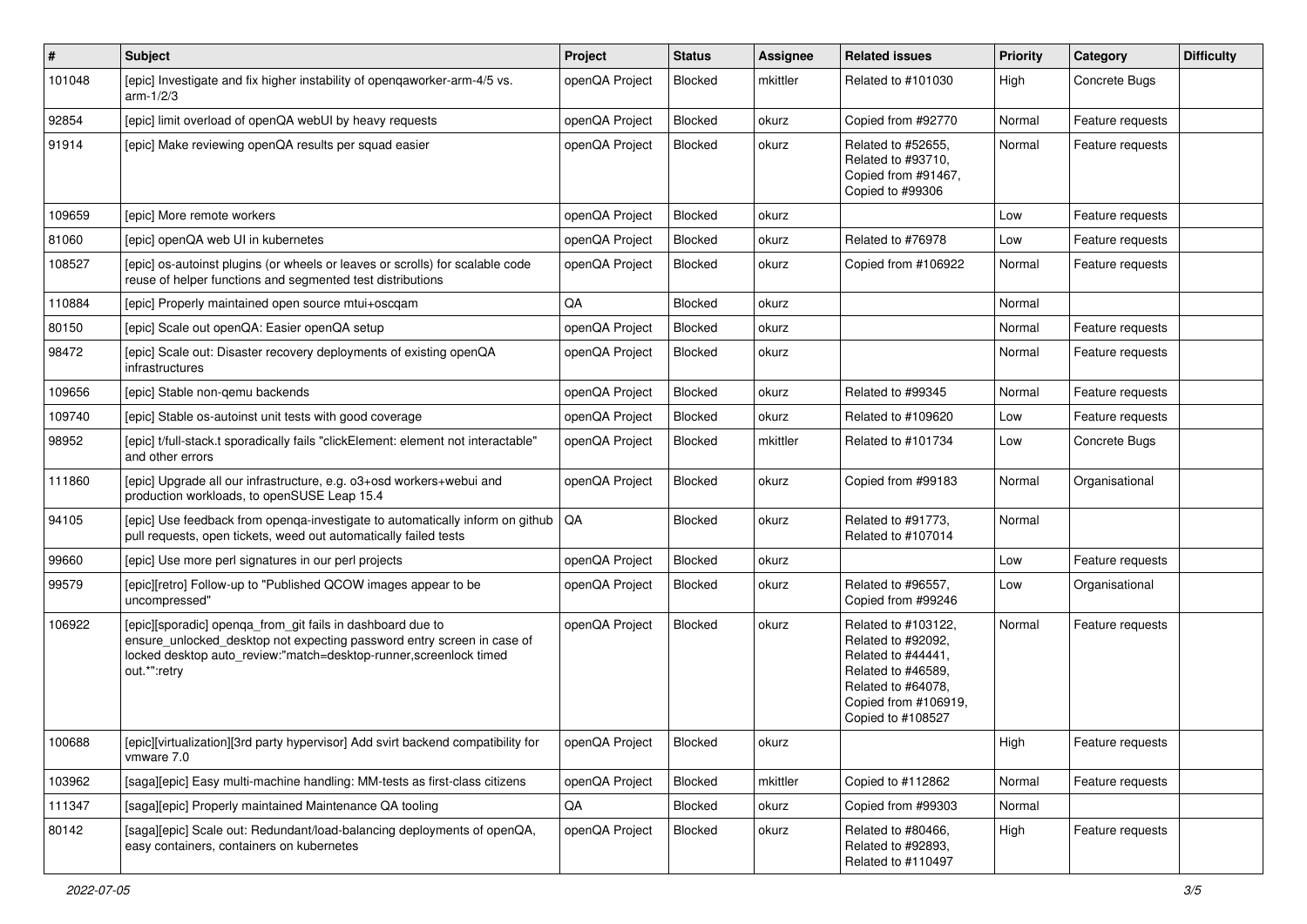| $\vert$ #     | <b>Subject</b>                                                                                                                                                                                                              | Project                  | <b>Status</b>  | <b>Assignee</b> | <b>Related issues</b>                                           | <b>Priority</b> | Category                  | <b>Difficulty</b> |
|---------------|-----------------------------------------------------------------------------------------------------------------------------------------------------------------------------------------------------------------------------|--------------------------|----------------|-----------------|-----------------------------------------------------------------|-----------------|---------------------------|-------------------|
| 109668        | [saga][epic] Stable and updated non-gemu backends for SLE validation                                                                                                                                                        | openQA Project           | Blocked        | okurz           | Related to #37339                                               | High            | Feature requests          |                   |
| 91646         | [saga][epic] SUSE Maintenance QA workflows with fully automated testing,<br>approval and release                                                                                                                            | QA                       | <b>Blocked</b> | okurz           | Copied to #99303                                                | Normal          |                           |                   |
| 112367        | [tools] python-paramiko on Leap/SLE throws exception with ed25519 key<br>size:M                                                                                                                                             | QA                       | <b>Blocked</b> | jbaier_cz       |                                                                 | Normal          |                           |                   |
| 96539         | Conclude migration of gam.suse.de                                                                                                                                                                                           | QA                       | <b>Blocked</b> | okurz           |                                                                 | Normal          |                           |                   |
| 110920        | Emails from o3 are rejected by mx2.suse.de for certain sender/recipients<br>size:S                                                                                                                                          | openQA<br>Infrastructure | <b>Blocked</b> | okurz           | Copied from #110629,<br>Copied to #112673                       | High            |                           |                   |
| 110545        | Investigate and fix higher instability of opengaworker-arm-4/5 vs. arm-1/2/3 -<br>further things to try size:M                                                                                                              | openQA<br>Infrastructure | <b>Blocked</b> | okurz           | Copied to #111578                                               | High            |                           |                   |
| 97190         | Limit size of initial requests everywhere, e.g. /, /tests, etc., over webUI and<br>API                                                                                                                                      | openQA Project           | <b>Blocked</b> | okurz           | Related to #41054,<br>Related to #110680,<br>Related to #110677 | Normal          | Feature requests          |                   |
| 103736        | Make aarch64 machine chan-1 up and running after it is broken size:M                                                                                                                                                        | openQA<br>Infrastructure | <b>Blocked</b> | nicksinger      |                                                                 | High            |                           |                   |
| 97862         | More openQA worker hardware for OSD size:M                                                                                                                                                                                  | openQA<br>Infrastructure | Blocked        | okurz           | Copied from #97043,<br>Copied to #104970                        | High            |                           |                   |
| 111446        | openQA-in-openQA tests fail due to corrupted downloaded rpm<br>auto review:"Test died: command '.*zypper -n in<br>os-autoinst-distri-opensuse-deps' failed at<br>openqa//tests/install/test_distribution.pm line 1.*":retry | QA                       | Blocked        | okurz           | Blocked by #112232                                              | Low             |                           |                   |
| 108530        | os-autoinst plugins: x11 start program from os-autoinst-distri-openQA<br>dynamically loaded from another git repo size:M                                                                                                    | openQA Project           | <b>Blocked</b> | cdywan          | Related to #81899                                               | Normal          | Feature requests          |                   |
| Feedback (11) |                                                                                                                                                                                                                             |                          |                |                 |                                                                 |                 |                           |                   |
| 109737        | [opensuse][sporadic] test fails in chromium due to lost characters when typing<br>in the address bar size:M                                                                                                                 | openQA Tests             | Feedback       | cdywan          | Related to #107632                                              | High            | Bugs in existing<br>tests |                   |
| 111986        | Ensure uno openganet opensuse org is properly used                                                                                                                                                                          | openQA<br>Infrastructure | Feedback       | okurz           | Copied from #111473                                             | Normal          |                           |                   |
| 111171        | Handle installation of new FC switch                                                                                                                                                                                        | openQA<br>Infrastructure | Feedback       | okurz           |                                                                 | Low             |                           |                   |
| 112265        | Just use bigint in all our database tables (for auto-incremented ID-columns)                                                                                                                                                | openQA Project           | Feedback       | mkittler        | Related to #112718                                              | Normal          | Feature requests          |                   |
| 111998        | Make our SLE related tooling work with upcoming changes to build suse de<br>(2FA and ssh key based authentication) size:M                                                                                                   | QA                       | Feedback       | mkittler        |                                                                 | High            |                           |                   |
| 112898        | Minion workers alert triggering on and off size:M                                                                                                                                                                           | QA                       | Feedback       | okurz           | Related to #96380                                               | High            |                           |                   |
| 112916        | postgresql.conf is invalid after recent salt changes size:M                                                                                                                                                                 | openQA<br>Infrastructure | Feedback       | okurz           | Copied from #112718                                             | Normal          |                           |                   |
| 111470        | Reconsider folding ok results by default and/or uncollapse all on<br>/tests/overview                                                                                                                                        | openQA Project           | Feedback       | mkittler        | Copied from #110719                                             | Normal          | Feature requests          |                   |